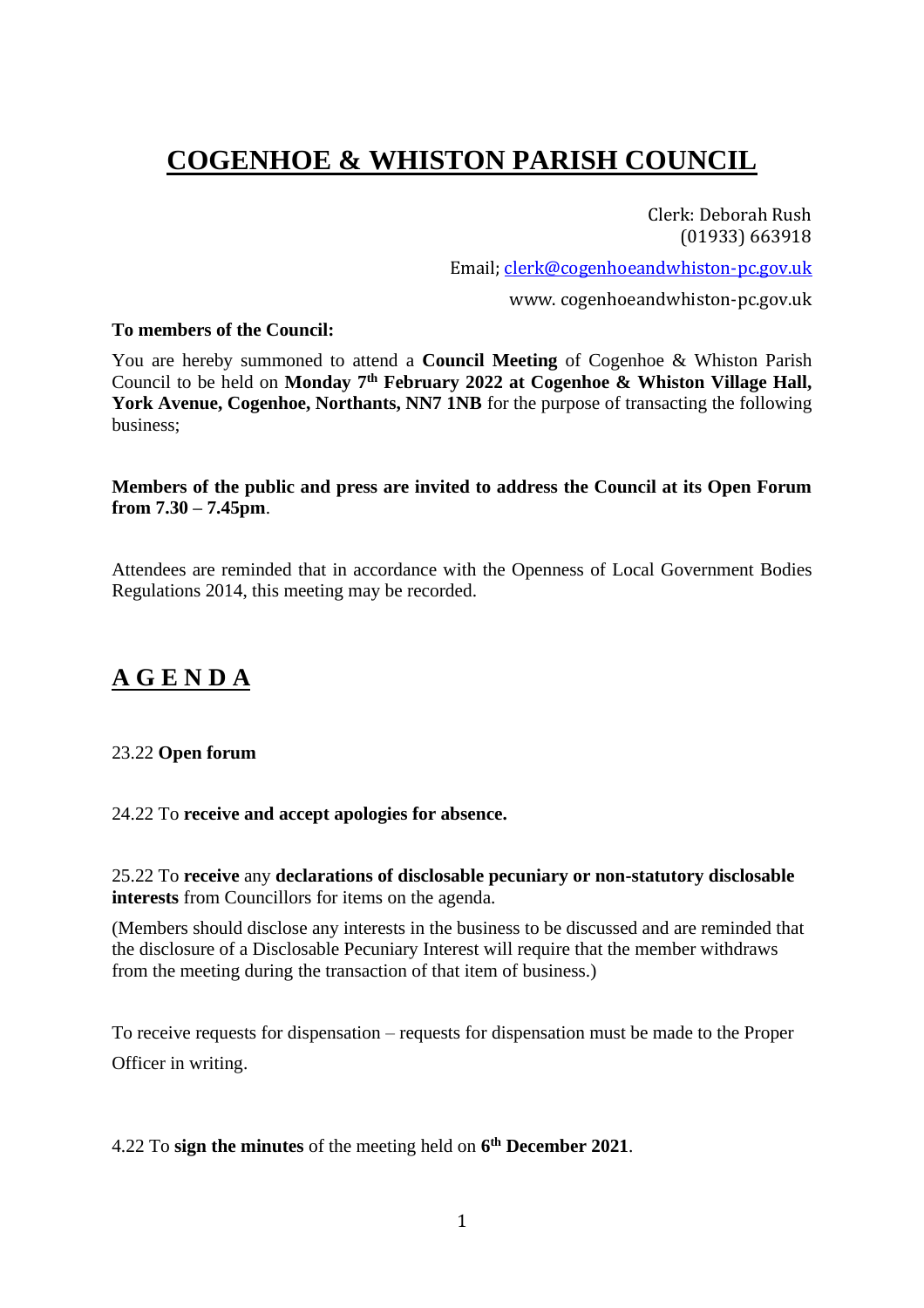## 26.22 **Matters arising from previous minutes** (for information only)

#### **-**Street doctor updates;

| 16.4.20<br>2089101  | Footpath in very poor state of repair  | Footpaths from shop on Station Rd to Royal<br>Oak on Short Lane are in very poor state of<br>repair, cracked, uneven & lots of dangerous<br>trip hazards.                                                                              |
|---------------------|----------------------------------------|----------------------------------------------------------------------------------------------------------------------------------------------------------------------------------------------------------------------------------------|
|                     |                                        | 22.4.2 Thank you for your enquiry. A works<br>order has been raised, Due to the current<br>crisis works will be completed when footway<br>is accessible and cars are no longer parked<br>on or adjacent to the defects.                |
|                     |                                        | State changed to: Action scheduled                                                                                                                                                                                                     |
| 18.3.21             | Road subsidence Roe Farm to Station Rd | 18.3.21                                                                                                                                                                                                                                |
| 2617389             |                                        | Re-opened                                                                                                                                                                                                                              |
|                     |                                        | Some repairs have been carried out but they                                                                                                                                                                                            |
|                     |                                        | are very uneven, if you are a passenger in                                                                                                                                                                                             |
|                     |                                        | the car you are bounced around as you                                                                                                                                                                                                  |
|                     |                                        | travel over the patched areas. there are also                                                                                                                                                                                          |
|                     |                                        | further areas heading towards Grendon that                                                                                                                                                                                             |
|                     |                                        | have the same problem that haven't been                                                                                                                                                                                                |
|                     |                                        | repaired.                                                                                                                                                                                                                              |
| 18.10.21<br>3076213 | Station Rd / Billing Rd junction       | footway at the western end of Station Road<br>on the Cogenhoe side of the junction has<br>tree branches sticking out and also<br>vegetation in the gutter, which means that<br>pedestrians are walking out into the road to<br>get by. |
|                     |                                        | 27.10.21 Thank you for your enquiry,<br>regarding overgrown vegetation on Station<br>Road. This matter is currently under<br>investigation. We will endeavour to respond<br>to you within 7 working days.                              |

-Old fencing in village hall hedge near play area – To receive an update from Cllr Cunnington. Letter sent to school – no response

-Mowing of verge on Brafield Rd, where do we want to cut to? (parish boundary). Brafield PC contacted, reply awaited.

Reply received, asking for costs, grass contractors asked to quote.

Northamptonshire Highways – S136 Mowing agreement returned.

Old Garage reported to WNC re insecure site.

Cllr Packer has spoken to Hanson's re mud on road. (response forwarded)

## 27.22 **Police Matters.**

**Crime Stats – December 2021 –** statistics not yet available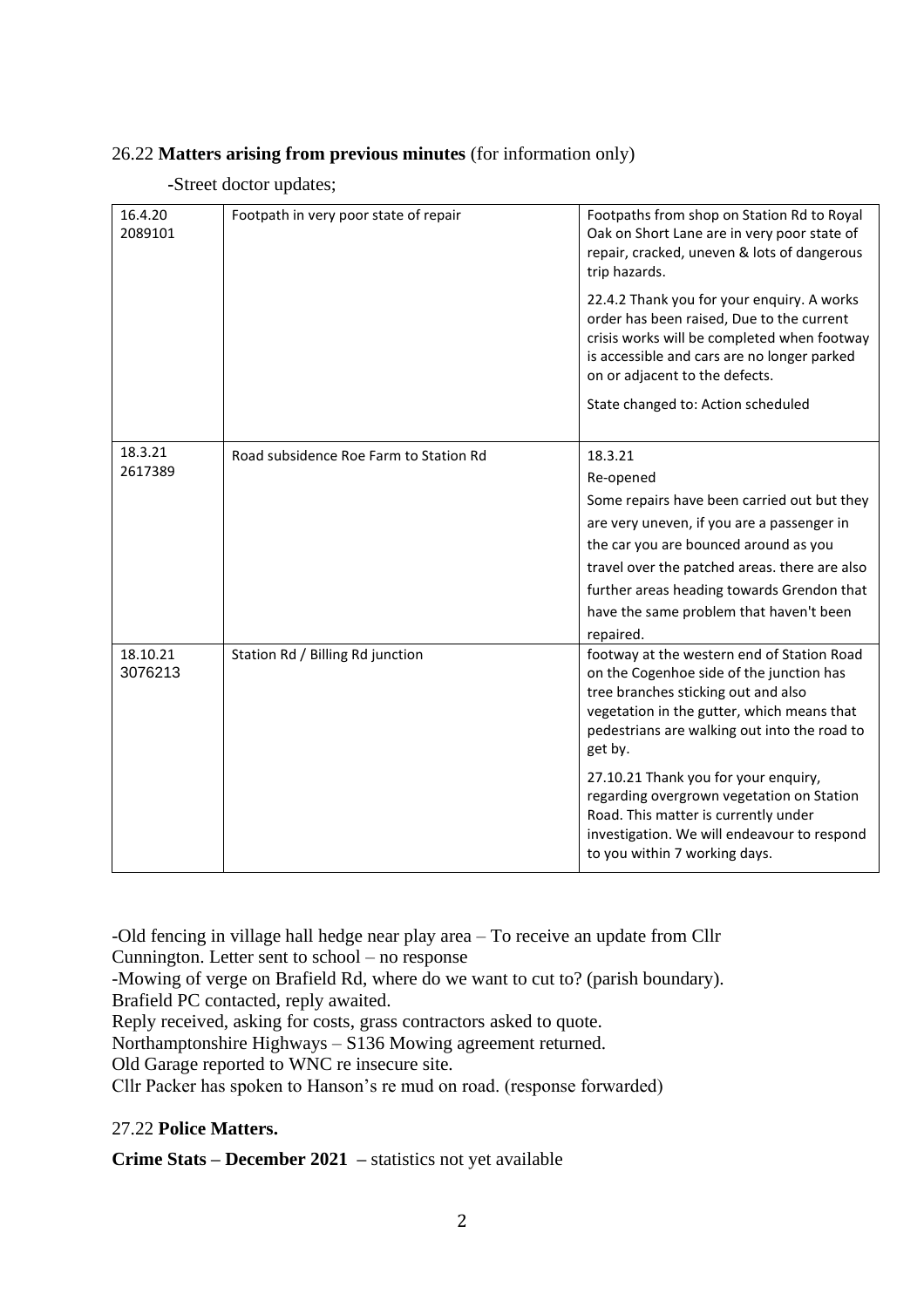

Twitter / Neighbourhood alert mentions; None

-Email from Lawrence Howes re neighbourhood Watch Coordinator he is re-instated. -PCSO Taylor spoken to resident re parking of van in front of VAS.

-January newsletter from the Police, Fire and Crime Commissioner. <https://www.northantspfcc.org.uk/wp-content/uploads/2022/01/PFCC-newsletter-Jan22.pdf>

28.22 To receive **update** from West Northamptonshire Councillors

January newsletter

[https://www.cogenhoeandwhiston-pc.gov.uk/uploads/monthly-news-report-january-2](https://www.cogenhoeandwhiston-pc.gov.uk/uploads/monthly-news-report-january-2-version-12-jan-final-5.pdf) [version-12-jan-final-5.pdf](https://www.cogenhoeandwhiston-pc.gov.uk/uploads/monthly-news-report-january-2-version-12-jan-final-5.pdf)

## 29.22 **Chairman's Report**

Including update from Jubilee working party meeting held on 24.1.22 (see appendix 3)

## **Development & Planning**

## 30.22 **Applications Received**

## **WNS/2022/0068/FUL**

Manchester House Whiston Road Cogenhoe NN7 1NL

Single storey side extension creating entrance porch with terrace balcony above and associated steps, walls and railings. The addition of two rooflights to front elevation. Landscaping alterations to include paving, railings, walling, steps and decking. Altered access from the highway and new gates. Alterations to the garage and the addition of a permanent hot tub/jacuzzi area.

<http://snc.planning-register.co.uk/plandisp.aspx?recno=112727>

## **WNS/2022/0112/FUL**

Single storey side extension 51B Station Road Cogenhoe NN7 1LU <https://snc.planning-register.co.uk/plandisp.aspx?recno=112828>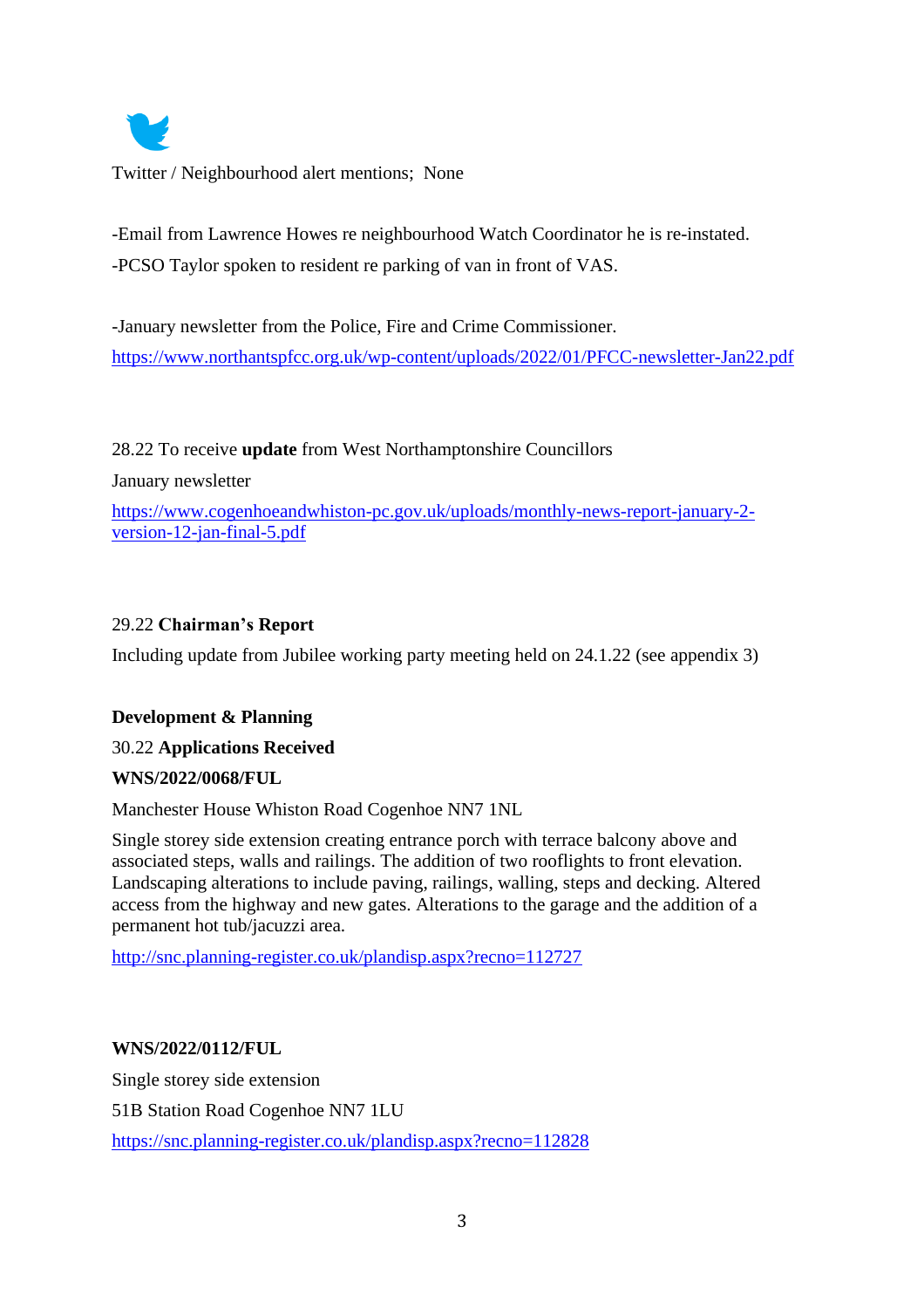## 31.22 **Applications Determined**

## WNS/2021/2020/FUL - APPROVED

Land adjacent to Garden House Manor House Gardens Cogenhoe NN7 1LR

Removal of condition 3 (Noise Assessment) and variation of condition 2 (Plans) to application S/2020/2033/FUL (Erection of detached single dwelling and garage) To allow a dwarf wall to conservatory. Removal of flue. Alterations to fenestration.

<http://snc.planning-register.co.uk/plandisp.aspx?recno=112406>

#### **-Neighbourhood Plan**

To receive update from Clerk re conversation with consultant.

#### 32.22 **Financial matters**

33.22.1 Income Received

None

#### 32.22.2 Expenditure

| 25.1.22 | <b>DDR</b> | <b>Total Energies</b> | electricity            | £234.89 | £39.16 Localism Act 2011 ss1-8 |
|---------|------------|-----------------------|------------------------|---------|--------------------------------|
| 24.1.22 | TFR        | Vhall                 | xmas party             | £200.00 | Localism Act 2011 ss1-8        |
| 28.1.22 | 781123873  |                       | Wages                  | £616.19 | Localism Act 2011 ss1-8        |
| 28.1.22 | 55953311   | <b>HMRC</b>           | <b>PAYE</b>            | £438.76 | Localism Act 2011 ss1-8        |
| 28.1.22 |            | Mud Kitchen           | refeshments PP morning | £63.00  | Localism Act 2011 ss1-8        |
| 7.2.22  |            | D Rush                | SLCC membership        | £93.00  | Localism Act 2011 ss1-8        |

The balance in the Current Account stands at £12,646.68 (assuming all cheques presented). The balance in the Business premium account stands at £19,763.92

Of which CIL monies £4692.62 (£2500 committed to Pocket Park) =£2192.62 Clock fund  $=\pounds1244.65$ PIP £413 Jubilee Tress £100 is earmarked.

#### 33.22.3 Income Received – Village Hopper

| 10.1.22 | contactless payments | £113.77 |
|---------|----------------------|---------|
| 11.1.22 | cash fares Dec       | £192.92 |
| 18.1.22 | Contactless payments | £189.39 |
| 25.1.22 | Contactless payments | £192.26 |
|         |                      | £688.34 |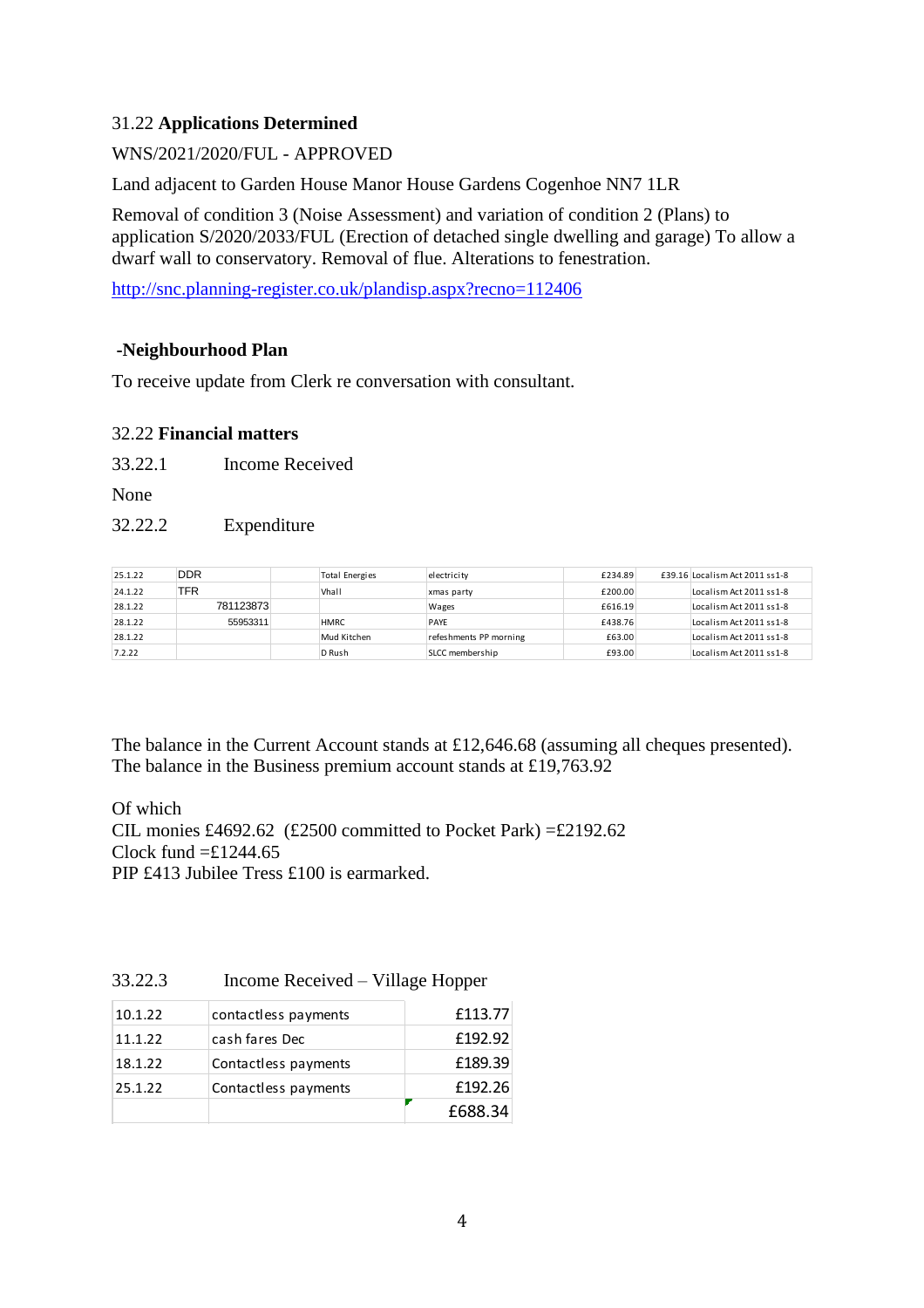#### 33.22.4 Expenditure – Village Hopper

| 13.1.22 | <b>DDR</b> | Fuel genie  | Fuel card        | £1.052.74 | £175.44 Localism Act 2011 ss1-8 |
|---------|------------|-------------|------------------|-----------|---------------------------------|
| 17.1.22 | 815336489  | <b>HMRC</b> | PAYE             | £1,006.08 | Localism Act 2011 ss1-8         |
| 21.1.22 | <b>DDR</b> | <b>Nest</b> | pension payments | £221.72   | Localism Act 2011 ss1-8         |
| 21.1.22 | <b>STO</b> | Tixiom      | Ticket machine   | £48.00    | £8.00 Localism Act 2011 ss1-8   |
| 28.1.22 |            |             | Wages            | £2.736.55 | Localism Act 2011 ss1-8         |
|         |            |             |                  | £5.065.09 |                                 |

The balance in the Current Account stands at £34,383.38 (assuming all cheques presented).

33.22.5 To **approve** bank reconciliations for Parish Council account & Village Hopper account (all checked by ICO). Appendix 1& 2

33.22.6 To approve use of earmarked PIP funds of £413 for Jubilee Celebrations

#### 33.22.7

To approve expenditure of £700 to purchase 4 x unknown tommy statue from remaining £1244.65 of lasting legacy monies.

<https://rbli.shop/collections/outdoor-tommys/products/unknown-tommy-statue>

### 34.22 **Village Hall & playing Fields Update**

Minutes from meeting held on 15<sup>th</sup> December 2021

[https://www.cogenhoeandwhiston-pc.gov.uk/uploads/village-hall-committee-15th-december-](https://www.cogenhoeandwhiston-pc.gov.uk/uploads/village-hall-committee-15th-december-2021-draft-minutes.pdf)[2021-draft-minutes.pdf](https://www.cogenhoeandwhiston-pc.gov.uk/uploads/village-hall-committee-15th-december-2021-draft-minutes.pdf)

Next meeting 16.2.22

#### 35.22 **Pocket Park Committee**

-Update from Cllr Cunnington from meeting 1.2.22

36.22 To receive **update** from Cllr Cunnington re **website.** 

-To receive usage figures for January.

## 37.22 **Community Orchard**

-Update working party

-To **approve** expenditure of £1200 from CIL monies to purchase trees etc.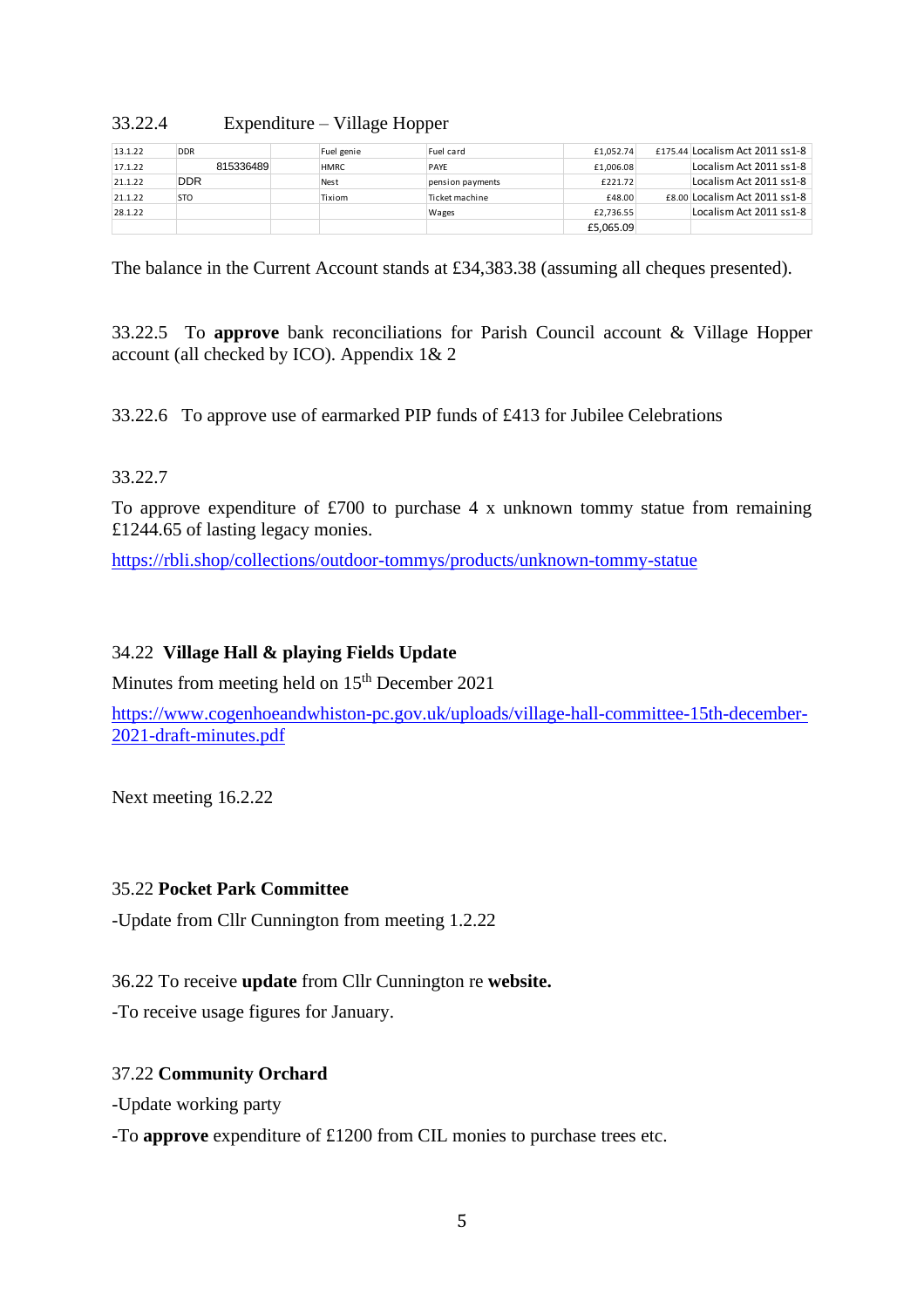#### 38.22 **Village Hopper**

- Puncture w/c 10.1.22, tyre replaced at cost of £90

#### 39.22 **Community events**

-Prescription collection service now set-up

-Community lunch w/c 14.2.22 moved to Monday as café can't accommodate.

#### 40.22 **Northants CALC Asset Mapping Project (AMP)**

- Grant of £304.94 available – 'The grant is for councils that are actively engaging in our Asset Mapping Project (www.northantscalc.com/amp). To carry out the asset mapping activity in February and March 2022 and the grant recognises that the working group may incur some cost in terms of officer time. The grant is not intended to represent an hourly rate, or a total project cost, it is simply to assist councils to defray the cost of facilitating the working group and the grant may be used however the council wishes in connection with the project.'

Claim by 18.3.22

**West Northants AMP Briefing** 9 Feb 2022, 10:00 to 11:00 a.m.

Register here: https://us02web.zoom.us/meeting/register/tZ0tdetrTssHNK7bkMFGVuqSBTgXMcEjpGr

#### 41.22 **Casual Vacancy**

-Notices posted 21.1.22, expire 10.2.22.

## 42.22 **Correspondence Received (in addition to listed above)**

#### 43.22 **Correspondence issued**

Email to estate re Ironstones gate

Precept requirement form returned to WNC 18.1.22

#### 44.22 **Information for the Chairman** (no legal decision can be made on this information)

#### 45.22 **Meeting Closed & date of Next Meeting**

Village Hall Committee 16.2.22 Full council 7.3.22 Pocket Park Committee 16.3.22 Jubilee working party 21.2.22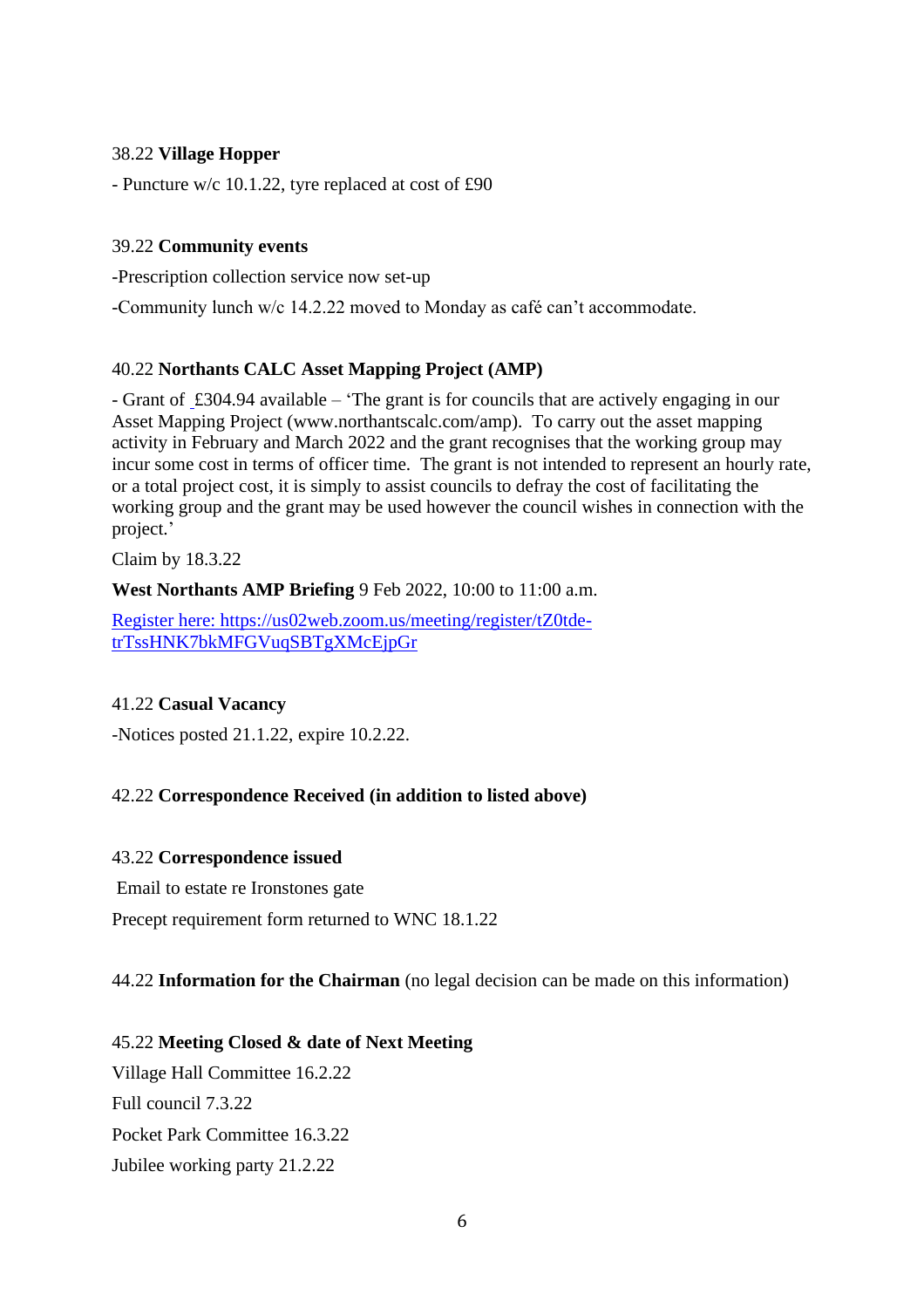Debovan Ruon

Deborah Rush Parish Clerk 1.2.22

## **Appendix 1**

| Cogenhoe & Whiston PC        | 28.1.22 |            |
|------------------------------|---------|------------|
| <b>Bank Reconciliation</b>   |         |            |
| Total receipts               |         | £39,373.54 |
|                              |         |            |
| less                         |         |            |
| Total payments               |         | £31,986.56 |
|                              |         |            |
| Plus opening balances        |         | £32,179.62 |
|                              |         | £39,566.60 |
| <b>Bank accounts</b>         |         |            |
| <b>Current AC</b>            |         | £12,802.68 |
| plus                         |         |            |
| <b>Business Prem AC</b>      |         | £19,763.92 |
|                              |         | £32,566.60 |
| Plus credits not yet showing |         |            |
|                              |         |            |
|                              |         |            |
|                              |         |            |
|                              |         |            |
| Less unpresented cheques     |         |            |
|                              |         |            |
|                              |         |            |
|                              |         |            |
|                              |         |            |
|                              |         | £32,566.60 |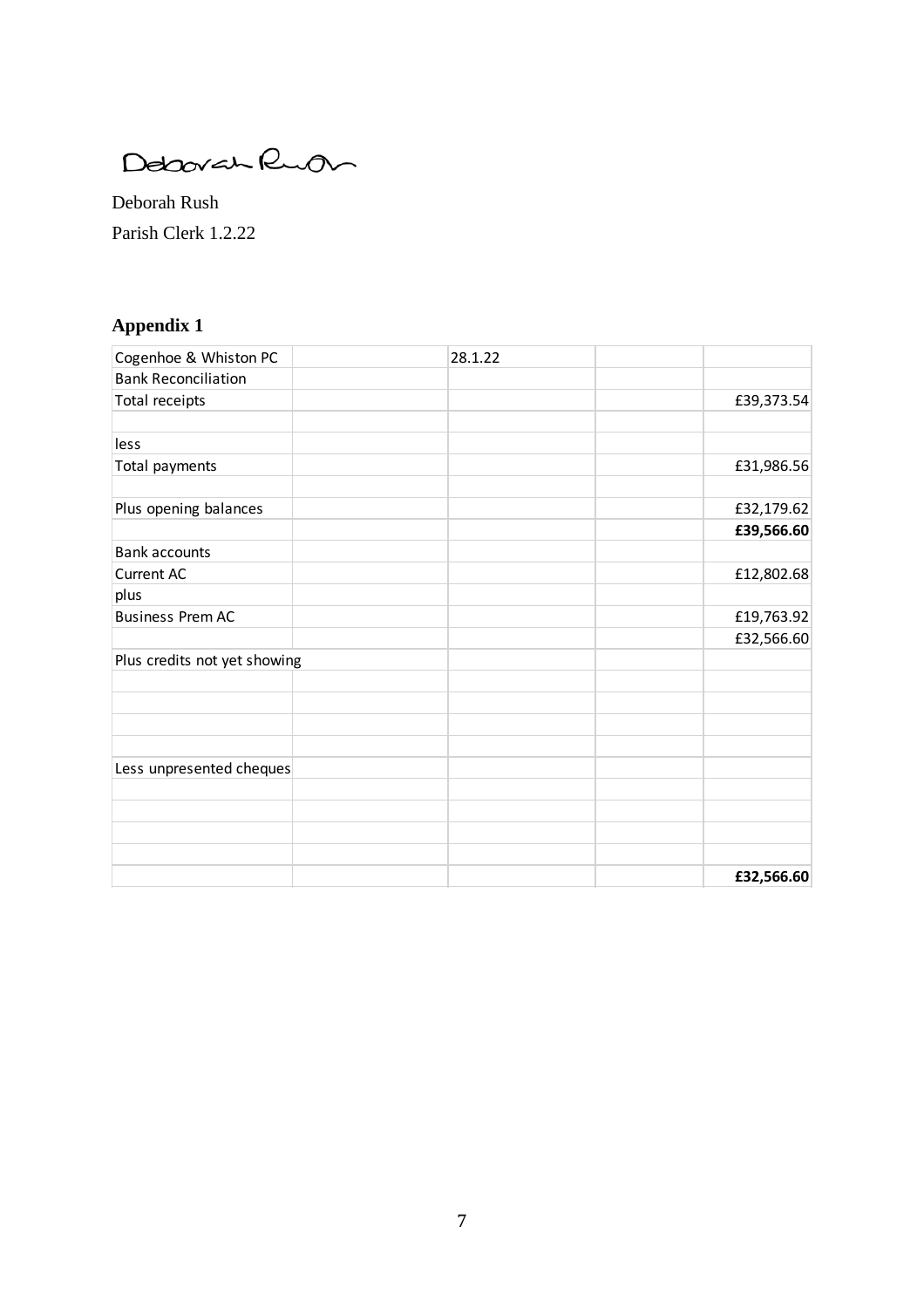## **Appendix 2**

| Cogenhoe & Whiston PC        |  | Village Hopper | 28.1.22    |               |
|------------------------------|--|----------------|------------|---------------|
| <b>Bank Reconciliation</b>   |  |                |            |               |
| Total receipts               |  |                | £70,496.11 |               |
|                              |  |                |            |               |
| Total payments               |  |                | £83,946.60 | $-£13,450.49$ |
| Plus opening balances        |  |                |            | £47,833.87    |
|                              |  |                |            | £34,383.38    |
| <b>Bank accounts</b>         |  |                |            |               |
| <b>Current AC</b>            |  |                |            | £35,306.64    |
|                              |  |                |            |               |
| Plus credits not yet showing |  |                |            | £81.38        |
|                              |  |                |            |               |
| Less unpresented pymts       |  | <b>HMRC</b>    |            | £1,004.64     |
|                              |  |                |            | £34,383.38    |
|                              |  |                |            |               |
|                              |  |                |            |               |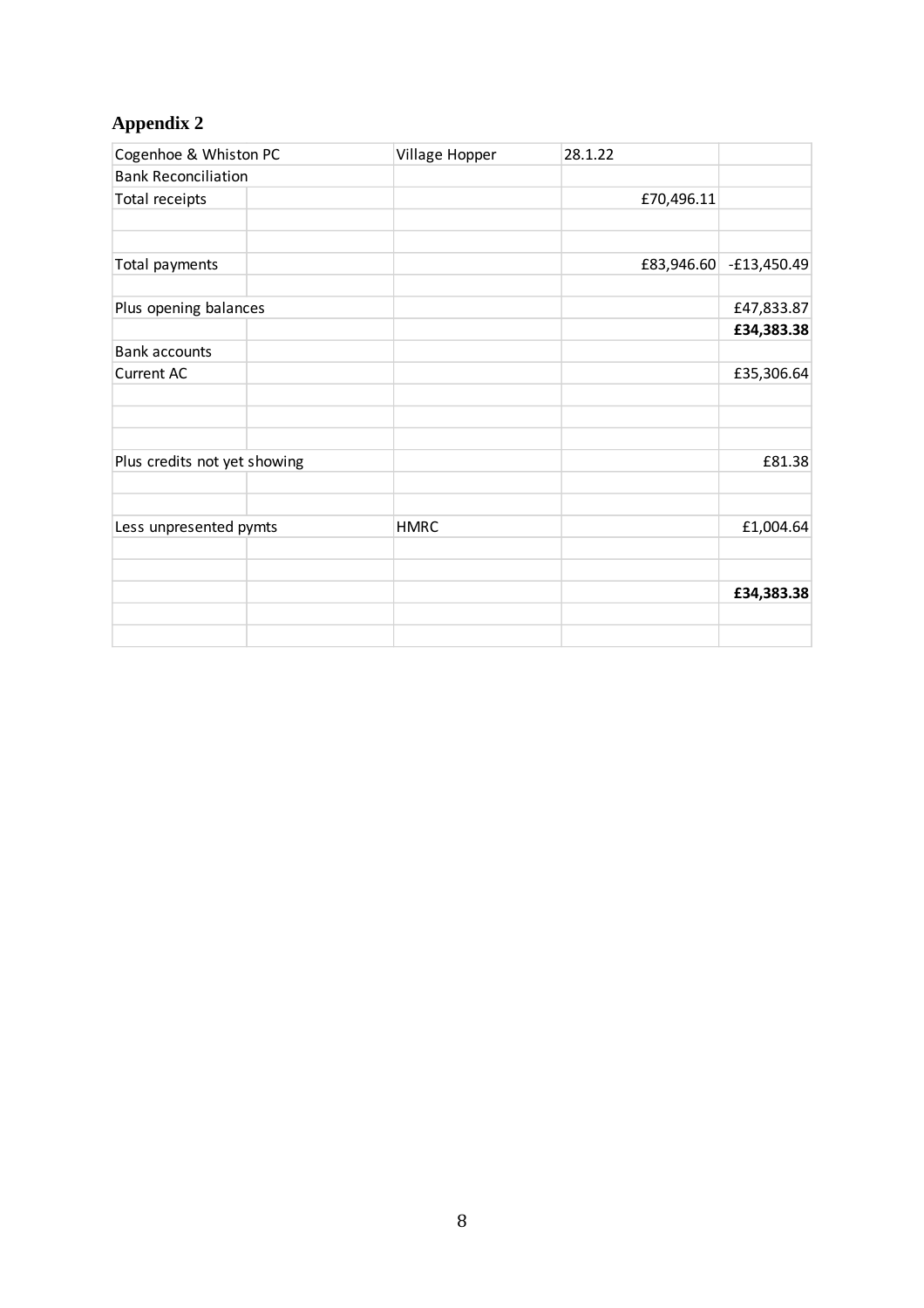## **Appendix 3**

| Date                   | <b>Official</b>     | <b>Suggested Cogenhoe Event</b>                                 |
|------------------------|---------------------|-----------------------------------------------------------------|
|                        | <b>Event</b>        |                                                                 |
|                        |                     | The Mud Kitchen Café, will explore possibility                  |
|                        |                     | of extended hours on Sunday, in order to                        |
|                        |                     | provide a special menu (e.g. maybe afternoon                    |
|                        |                     | teas) over the 4 day period                                     |
| Thursday 2nd           | *The                | Mid morning?                                                    |
| <b>June 2022</b>       | Queen's             | Burying of time capsule-school? Community                       |
|                        | Birthday            | Awards ceremony (refreshments provided by                       |
|                        | Parade              | the ladies from WI)                                             |
|                        | (Trooping           | Launch of temporary museum (led by Heritage                     |
|                        | the Colour)         | Association?)                                                   |
|                        | *Platinum           |                                                                 |
|                        | Jubilee             | East side of village events:                                    |
|                        | <b>Beacons</b>      | Pub -afternoon and into evening                                 |
|                        |                     | /church?/Pocket Park/Scouts?                                    |
|                        |                     | Cogenhoe Jubilee Beacon event                                   |
|                        |                     | -1pm Town Crier announcing event?                               |
|                        |                     | Church bells ring                                               |
|                        |                     | 9.09pm lighting of the beacon                                   |
| Friday 3rd             | *Service of         | *Street Parties -will need to apply for road                    |
| June                   | Thanksgiving        | closures                                                        |
|                        | @St Paul's          |                                                                 |
|                        | Cathedral           |                                                                 |
| Saturday 4th           | *The Derby          | Cogenhoe Derby 11.30-6pm at Cogenhoe                            |
| June                   | at Epsom            | <b>Football Club</b>                                            |
|                        | Downs -             |                                                                 |
|                        | attended by         | School PTA: Village Giant Yard Sale (details to                 |
|                        | Queen and           | be confirmed)                                                   |
|                        | royals              |                                                                 |
|                        | *Platinum           | School PTA possibly organise a children's event                 |
|                        | Party at the        |                                                                 |
|                        | Palace -BBC         |                                                                 |
| Sunday 5 <sup>th</sup> | *The Big            | *12pm Carnival procession starting at The                       |
| June                   | Jubilee             | Football Club, lead by Heritage Bus, finishing                  |
|                        | Lunch<br>*The       | with vintage vehicles (expected to last approx.                 |
|                        |                     | 45mins-1hr) ending at 'Party in the Park' on<br>Playing Fields. |
|                        | Platinum<br>Jubilee | -invite local community groups and streets to                   |
|                        | Pageant @           | have a float                                                    |
|                        | <b>Buckingham</b>   |                                                                 |
|                        | Palace              |                                                                 |
|                        |                     | Party in the Park starting at 1pm with                          |
|                        |                     | presentations in an 'arena' on Playing Fields,                  |
|                        |                     | Dog show, etc. Separate display of heritage                     |
|                        |                     | vehicles (accessed by separate gate to side near                |
|                        |                     | trees)                                                          |
|                        |                     |                                                                 |
|                        |                     | Heritage bus to offer a shuttle service to local                |
|                        |                     | villages?                                                       |
|                        |                     |                                                                 |
|                        |                     | *Carnival King and Queen -from school?? Pony                    |
|                        |                     | carriage?                                                       |
|                        |                     |                                                                 |